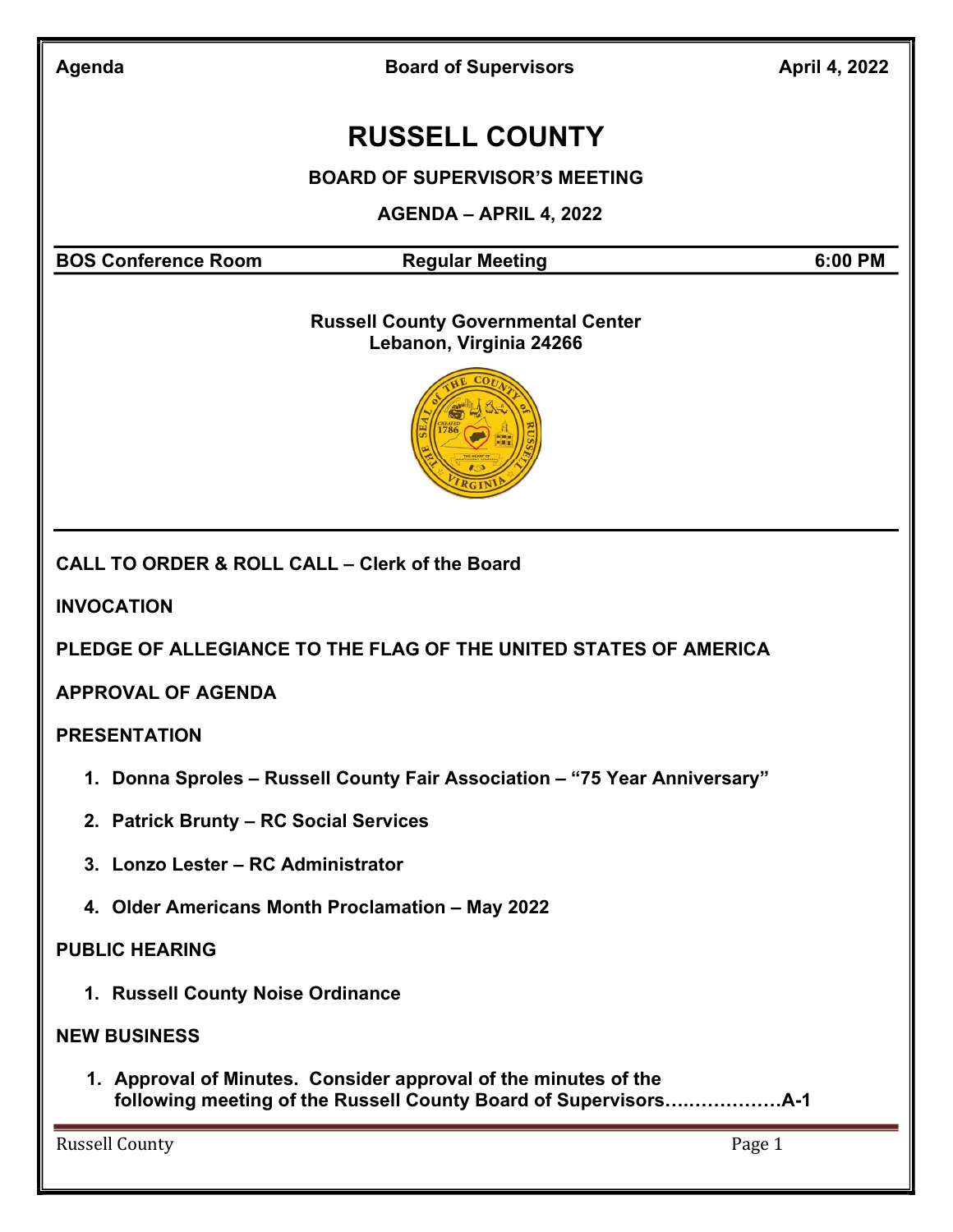| Agenda                                           | <b>Board of Supervisors</b>                                               | April 4, 2022 |  |
|--------------------------------------------------|---------------------------------------------------------------------------|---------------|--|
|                                                  | a. Unapproved minutes of March 7, 2022                                    |               |  |
|                                                  | 2. Approval of Expenditures. Consider approval of expenditures presented  |               |  |
|                                                  | <b>CITIZEN'S COMMENT PERIOD (Limited to 3 Minutes)</b>                    |               |  |
|                                                  | <b>CONSTITUTIONAL OFFICER REPORTS AND REQUESTS</b>                        |               |  |
|                                                  |                                                                           |               |  |
|                                                  | 1. RC Noise Ordinance                                                     |               |  |
|                                                  | 2. RC PSA Resolution                                                      |               |  |
|                                                  | 3. RC Fair Grounds Lease Renewal                                          |               |  |
|                                                  | 4. RC Operational Medical Director (OMD) Contract                         |               |  |
|                                                  | 5. RC Animal Shelter Property Easement Public Hearing                     |               |  |
|                                                  | 6. CIFA By-Laws                                                           |               |  |
| <b>COUNTY ADMINISTRATOR REPORTS AND REQUESTS</b> |                                                                           |               |  |
|                                                  | <b>REPORTS</b>                                                            |               |  |
|                                                  |                                                                           |               |  |
|                                                  | <b>REQUESTS</b>                                                           |               |  |
|                                                  | 2. CDBG Grant Resolution - Dante Regional Sewer Line Extension ProjectC-2 |               |  |
|                                                  |                                                                           |               |  |
|                                                  |                                                                           |               |  |
|                                                  |                                                                           |               |  |
|                                                  |                                                                           |               |  |
| <b>BOARD DISCUSSIONS &amp; REMINDERS</b>         |                                                                           |               |  |
| <b>ADJOURNMENT</b>                               |                                                                           |               |  |
|                                                  |                                                                           |               |  |

Russell County Page 2